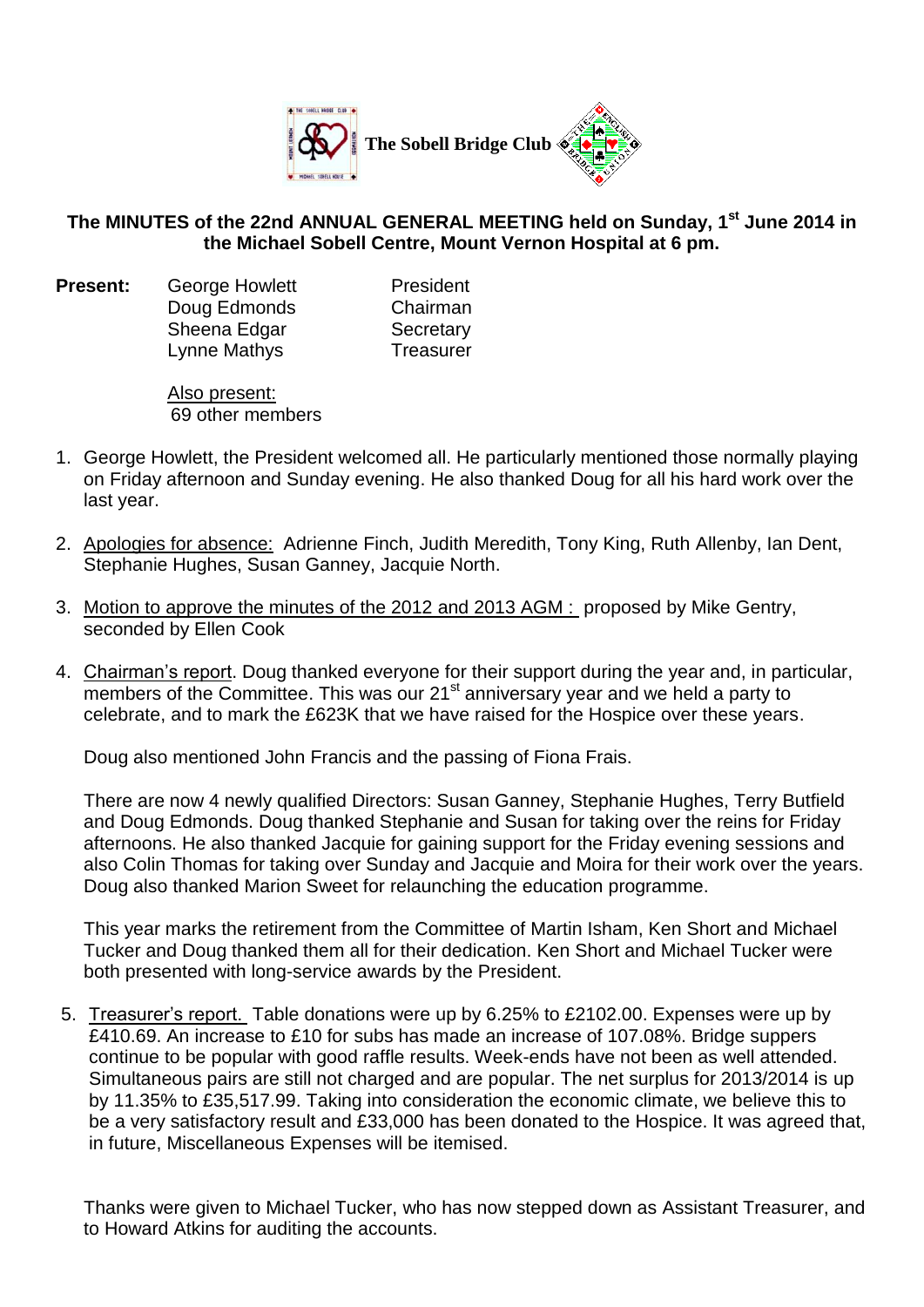- 6. Motion that the accounts be accepted: Proposed by Brian Simmonds and seconded by Beryl Wilkie
- 7. Election of Honorary Auditor: Howard Atkins was proposed by Bob Cozens and seconded by Anne Edmonds.
- 8. Secretary's report: Sheena thanked Shirley Tucker (Membership Secretary) and Adrienne Finch (Minutes Secretary) for their hard work. There had been no need to use the formal Disciplinary Procedure this year.
- 9. Election of committee members. Those currently in post were prepared to stand again with the exceptions of Martin Isham (Weekend Organiser) and Ken Short (Vice Chairman). Joanna May is willing to take over from Martin. Bob Cozens has taken over the banking duties from Michael but at present we do not have a Vice-Chairman. Those standing again were elected unanimously.

## 10.AOB:

a) To celebrate our  $21^{st}$  birthday, the Friends have offered a cup to be awarded a cup to be awarded as the Committee chooses. It was decided to award this to the "Club Member of the Year". Rod Lacey, the Chairman of the Friends awarded the Trophy to Bob and Gwen Cozens for their outstanding contribution to the Club in 2014.

b) Rod Lacey thanked the Club for their support over the years and talked about the difficulties that the Charity is experiencing.

c) The Sunday evening players raised the issue of the heating sometimes failing on Sundays. Rod Lacey advised the heating has recently been fixed but to notify him of any further issues.

d) Motion on table money i.e the proposal that that table money should increase to £4 generally, and £3 on Sunday evening and Friday afternoon. Terry Butfield talked about the reasons for the proposal and explained that the increase would amount to a further £10,000 each year for the Charity. A discussion was held. A vote was taken and the Motion was passed.

d) Joanna May advised that the Bournemouth weekend (29<sup>th</sup> Aug-1<sup>st</sup> Sept 2014) is now full and that she is now seeking applications for the Cambridge weekend  $(24<sup>th</sup>-27<sup>th</sup> Oct 2014)$ . Doug advised that there are still tickets for the Supper on 21<sup>st</sup> June.

10.The meeting closed at 18.45, when Howard Atkins introduced the annual prize giving.